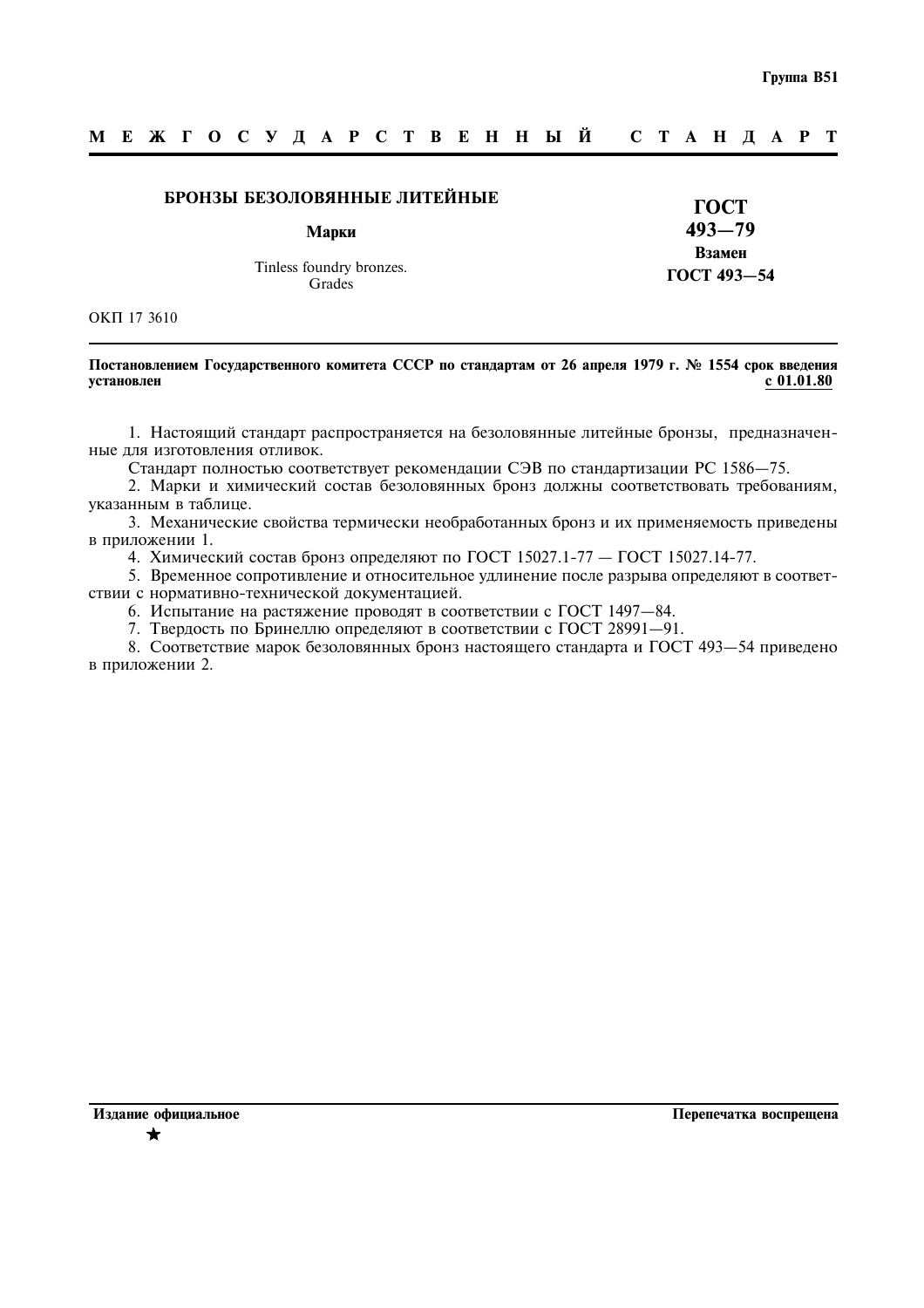| $\%$<br>Химический состав, | Примеси, не более  | Bcero                | 2, 8              | 2,8              | 2,7              | $\overline{0}$    | 1,5                | 1,5                      | 1,2                                                               | 0,9                 | 0,5                                                               | 0,9                        |
|----------------------------|--------------------|----------------------|-------------------|------------------|------------------|-------------------|--------------------|--------------------------|-------------------------------------------------------------------|---------------------|-------------------------------------------------------------------|----------------------------|
|                            |                    | изнелав              |                   |                  | 0,5              |                   | 0,5                | 0,5                      |                                                                   |                     | Угле-<br>$_{0.05}^{10}$                                           |                            |
|                            |                    | Линк                 | 1,5               | 1,5              | 1,0              | 0,5               | 0,5                | 0,6                      | 1,0                                                               | $\overline{0}$      |                                                                   |                            |
|                            |                    | осэгэж               | $\tilde{=}$       | 1,0              |                  |                   |                    | $\overline{\phantom{a}}$ |                                                                   | 0,25                |                                                                   | 0,3                        |
|                            |                    | фосфор               | $\overline{0}$    | $\overline{0,1}$ | 0,1              | 0,01              | $\overline{0}$ , 1 | $\overline{0,1}$         | 0,03                                                              | 0,1                 | 0,02                                                              |                            |
|                            |                    | Свинеп               | $\vec{0}$         | $\overline{0}$   | $\overline{0,1}$ | 0,3               | 0,05               | 0,05                     | 0,05                                                              |                     | 0,05                                                              |                            |
|                            |                    | Никель               | 1,0               | 1,0              | 1,0              | 0,5               |                    | $\overline{\phantom{a}}$ |                                                                   | 0,5                 |                                                                   |                            |
|                            |                    | йннимопгА            |                   |                  |                  |                   |                    | $\overline{\phantom{a}}$ |                                                                   |                     |                                                                   | 0,02                       |
|                            |                    | Кремний              | 0,2               | 0,2              | 0,2              | $\overline{c}$    | 0,2                | 0,2                      | 0,2                                                               | 0,02                | $\overline{0}$ , 1                                                | 0,02                       |
|                            |                    | ояогО                | 0,2               | 0,2              | 0,2              | $\overline{0}$    | 0,2                | 0,2                      | 0,2                                                               | $\overline{0}$ , 1  | $\overline{0}$ , 1                                                | 0,5                        |
|                            |                    | Сурьма               | 0,05              | 0,05             | 0,05             | 0,05              | 0,05               | 0,05                     | 0,05                                                              | 0,3                 | 0,05                                                              | MVT<br>0,025<br>$B_{HC}$ - |
|                            |                    | Мышьяк               | 0,05              | 0,05             | 0,05             | 0,01              | 0,05               | 0,05                     | 0,05                                                              | $\overline{0,1}$    | 0.05                                                              | $\overline{0}$             |
|                            | Основной компонент | медь                 | Ocr.              | Oст.             | Oст.             | Oct.              | Oст.               | Oст.                     | Oст.                                                              | Ōсі.                | Oст.                                                              | Oст.                       |
|                            |                    | Сурьма               |                   |                  |                  |                   |                    | $\overline{\phantom{a}}$ |                                                                   |                     |                                                                   | $3,0$<br>$-4,0$            |
|                            |                    | лнип                 |                   |                  |                  |                   |                    | I                        |                                                                   |                     | $1,5 - 2,5$                                                       | $\frac{1}{3}$ , 0          |
|                            |                    | do <sub>ф</sub> осфо |                   |                  |                  |                   |                    |                          |                                                                   |                     |                                                                   | $^{15-}_{0,30}$            |
|                            |                    | пэния?               |                   |                  |                  |                   |                    |                          |                                                                   | $\frac{27,0}{31,0}$ |                                                                   | $\frac{18,0}{22,0}$        |
|                            |                    | Никель               |                   |                  |                  |                   | 3,5,5              | $5,0,-$                  | $\frac{4,0}{5,0}$                                                 |                     | $1,5 - 2,5$                                                       | $3,0-$                     |
|                            |                    | изнелам              | $-2.5$            | $\frac{1}{2}5$   |                  | $1,0-$<br>3,0     |                    |                          |                                                                   |                     | $14,0-$<br>15,5                                                   |                            |
|                            |                    | осэгэж               |                   |                  | $2,0-$<br>4,0    | $2,0-$<br>4,0     | $3,5 -$<br>5.5     | $\frac{5,0}{6,5}$        | $\begin{array}{ c c } \hline 4,0 & 0,5- \\ 5,0 & 1,2 \end{array}$ |                     | $2,5 - 3,5$                                                       |                            |
|                            |                    | йинимоп.А            | $\frac{8,0}{9,5}$ | $9,6 -$<br>11,0  | $_{10,5}^{8,0-}$ | $9,0-$            | $9,5 -$<br>11,0    | $\frac{10,5-}{11,5}$     | $\frac{8,8-}{10,0}$                                               |                     |                                                                   |                            |
| Марка сплава               |                    |                      | БрА9Мц2Л          | <b>БрА10Мц2Л</b> | <b>БрА9ЖЗЛ</b>   | <b>БрА10Ж3Мц2</b> | <b>БрА10Ж4Н4Л</b>  | <b>БрА11Ж6Н6</b>         | БрА9Ж4Н4Мц1                                                       | <b>FpC30</b>        | БрА7Мц15Ж3Н2Ц2 $\Big  \begin{array}{c} 6, 6-5 \ 7, 5 \end{array}$ | БрСуЗНЗЦЗС20Ф              |

Примеч, которые не регламентируются настоящим стандартом, входят в общую сумму примесей.<br>2. По требованию потребителя в бронзе марки БрСу3Н3Ц3С20Ф допускается массовая доля сурьмы 3,4—4,5 %, никеля 4,5—6,0 % и фосфора 0,2

# С. 2 ГОСТ 493-79